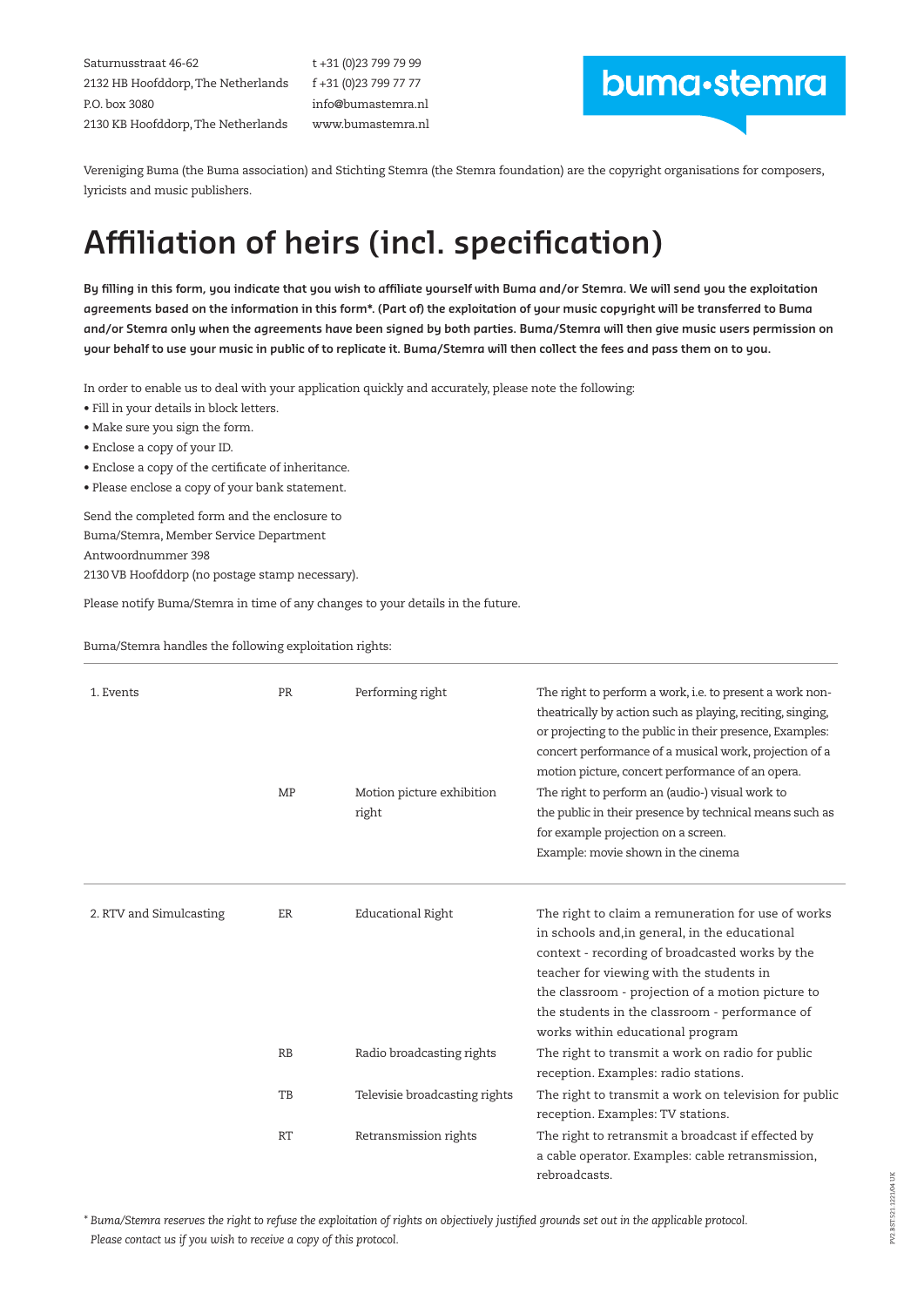|                     | TP   | Right of retransmission of<br>performance               | The right to transmit a live performance of a work bey-<br>ond the place of performance to the public by means<br>of screens or loudspeakers or similar technical devices.<br>Examples: if the public can hear simultaneously a con-<br>cert performance outside the concert hall. |
|---------------------|------|---------------------------------------------------------|------------------------------------------------------------------------------------------------------------------------------------------------------------------------------------------------------------------------------------------------------------------------------------|
| 3. Background music | TO   | The right of public perfor-<br>mance of radio broadcast | The right to perform publicly a radio broadcast of<br>a work Examples: playing a radio in a bar.                                                                                                                                                                                   |
|                     | TV   | The right of public perfor-<br>mance of TV broadcast    | The right to perform publicly a TV broadcast of<br>a work. Examples: playing of a TV in a bar.                                                                                                                                                                                     |
|                     | PC   | The right of public<br>performance of a recording       | The right to perform publicly a recording of a work by<br>means of playing an audio, visual or audio-visual<br>carrier to a group of listeners or spectators in their<br>presence. Examples: playing CDs in a disco.                                                               |
| 4. Mechanical       | MR   | Mechanical right sound<br>carrier                       | The right to record, reproduce and distribute a work on<br>a carrier (audio only). Examples: CDs, CD-ROMs.                                                                                                                                                                         |
|                     | SY   | Synchronisation right                                   | The right to include and combine a work for the creation<br>of an audiovisual, multimedia work or a database.                                                                                                                                                                      |
|                     | $DB$ | Database right                                          | The right to store a work in a database or similar type of<br>medium. This applies not only to music but also to film.                                                                                                                                                             |
|                     | BT   | Blank tape remuneration                                 | The right to claim a remuneration for private copy-<br>ing which is charged for manufacturing or importing<br>recordable audio-, visual- or audio-visual-carriers and/or<br>recorders. Examples: levy on blank audio, video-casset-<br>tes, CDs, videorecorders, etc.              |
|                     | RL   | Rental and lending right                                | The right to rent out or lend an original or a copy to the<br>public. Examples: videos, CDs and books.                                                                                                                                                                             |
|                     | MA   | Mechanical right Radio                                  | Right of reproduction for the purpose of transmitting on<br>radio broadcasts. Example: Radio stations                                                                                                                                                                              |
|                     | MT   | Mechanical right TV                                     | Right of reproduction for the purpose of transmitting on<br>TV broadcasts. Example: TV stations                                                                                                                                                                                    |
|                     | MV   | Mechanical right Video                                  | The right to record, reproduce and distribute a work on a<br>video carrier. Examples: DVDs, VCs, CD-ROM, etc.                                                                                                                                                                      |
| 5. Online           | OD   | Making available right for<br>interactive use           | Communication to the public and making available right<br>for interactive forms of online exploitation. Examples:<br>music & video on demand services, downloads, podcasts<br>and interactive radio/TV.                                                                            |
|                     | ΟB   | Making available right for<br>non-interactive use       | Communication to the public and making available right<br>for non-interactive forms of online exploitation. Examples:<br>webcasting and streaming (not simulcasting).                                                                                                              |
|                     | MD   | Mechanical right for<br>interactive use                 | The mechanical reproduction right affected by inter-<br>active forms of online exploitation. Examples: music &<br>video on demand, downloads, podcasts and interactive<br>radio/TV.                                                                                                |
|                     | MB   | Mechanical right for<br>non-interactive use             | The mechanical reproduction right affected by non-<br>interactive forms of online exploitation. Examples:<br>webcasting and streaming (not simulcasting).                                                                                                                          |

If you would like to know more about the various exploitation rights, go to www.bumastemra.nl and use the 'Flexible rights' calculator to see what the impact would be on your remunerations from Buma/Stemra. On our website, you will also find the brochure about affiliation with Buma/Stemra and the various possibilities for copyright management, the standard exploitation agreements, the articles of association and the rules. If you have any questions, please contact the Member Service department via info@bumastemra.nl or +31 (0)23 799 79 99.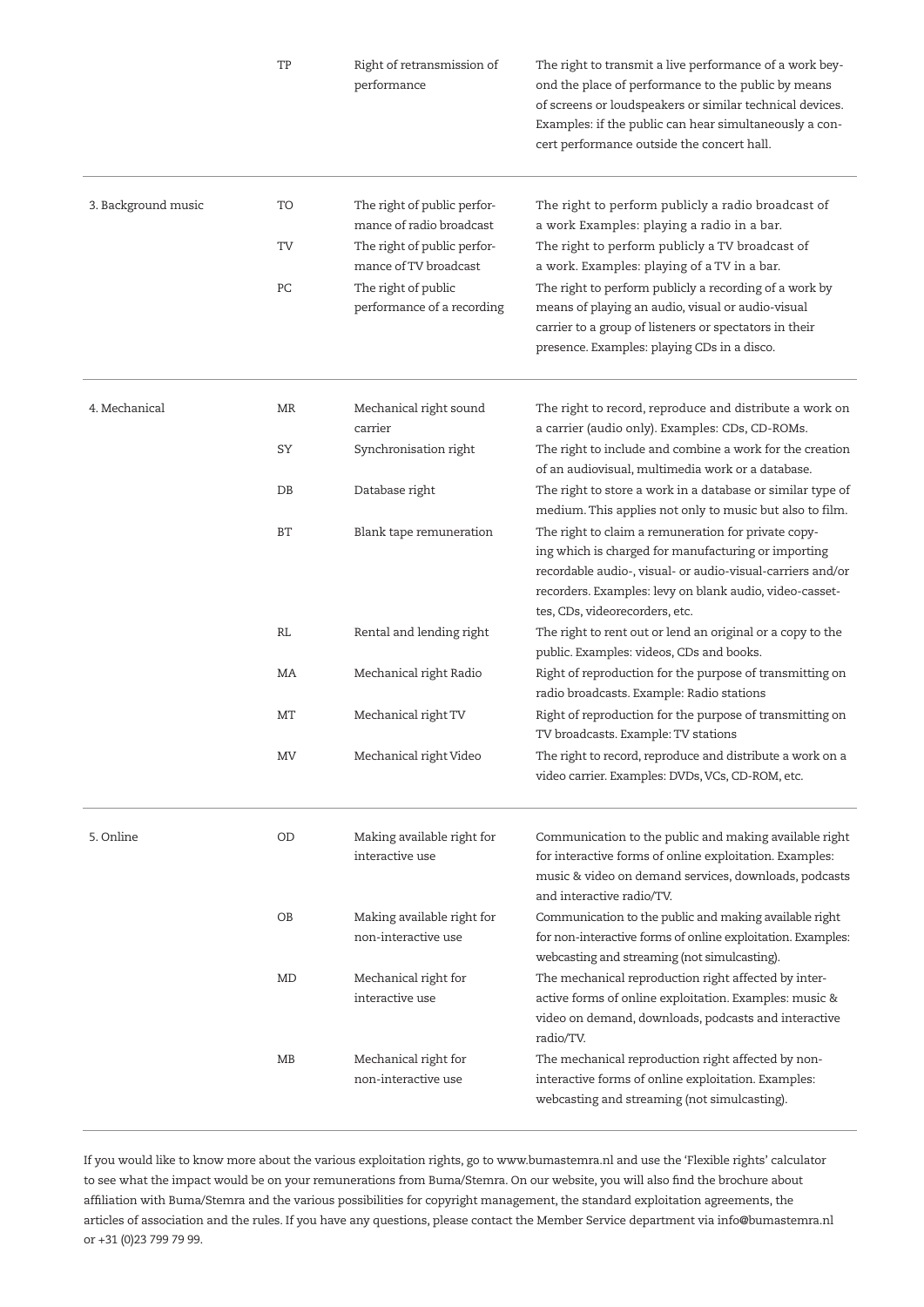### **A. Your details**

| 1. Name:                                                            |                                              |
|---------------------------------------------------------------------|----------------------------------------------|
| 2. First names:                                                     |                                              |
| 3. Given name:                                                      |                                              |
| 4. Date of birth:<br>(dd-mm-yyyy)<br>÷,<br>$\overline{\phantom{a}}$ | female<br>male                               |
| 5. Place of birth:                                                  |                                              |
| 6. Nationality:                                                     |                                              |
| 7. Postal address:                                                  |                                              |
| Street or PO Box:                                                   | Number:                                      |
| Postal code:<br>Town/city:                                          |                                              |
| Country:                                                            |                                              |
| 8. Telephone number (home):                                         |                                              |
| (mobile):                                                           |                                              |
| 9. Bank account number:                                             |                                              |
| IBAN code:                                                          | (required within Europe)                     |
| BIC / Swift code:                                                   |                                              |
| Name of bank:                                                       | Please enclose a copy of your bank statement |
| Town / City:                                                        |                                              |
| 10. Social Security Number:                                         |                                              |
| 11. Email:                                                          |                                              |
| 12. Website:                                                        |                                              |

## **B. Your registration**

| 1. I wish to enter into a contract with:   | Buma/Stemra                                           |
|--------------------------------------------|-------------------------------------------------------|
|                                            | Only Buma                                             |
|                                            | Only Stemra                                           |
|                                            |                                                       |
| 2. I wish to EXCLUDE the following rights: |                                                       |
|                                            | 1. Events                                             |
|                                            | 2. RTV and Simulcasting                               |
|                                            | 3. Background music                                   |
|                                            | 4. Mechanical                                         |
|                                            | 5. Online, specifically for the following categories: |
|                                            | 5.1. Mechanical rights for non-interactive use        |
|                                            | 5.2 Mechanical rights for interactive use             |
|                                            | 5.3 Making available rights for non-interactive use   |
|                                            | 5.4 Making available rights for interactive use       |